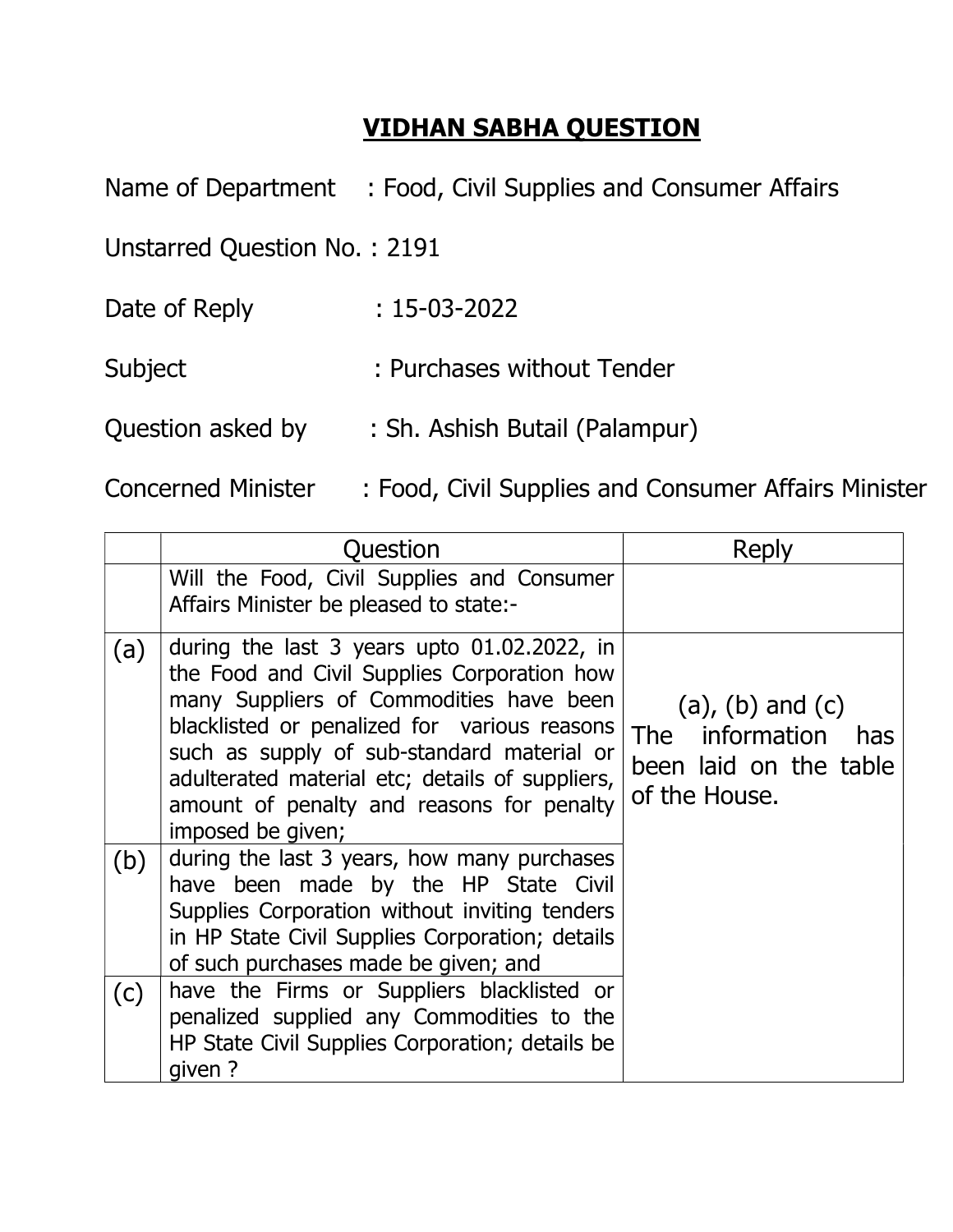# Reply to part (a), (b) and (c) of Unstarred Assembly Question No. 2191 asked by Sh. Ashish Butail, Hon'ble MLA (Palampur):-

(a):- No any Supplier has been blacklisted during the last three years. The details of Penalty amount imposed on the suppliers as per terms & condition of tender/Memorandum of Understanding (MOU) on account of failure of samples during the last three years up to 01.02.2022 is as under:-

### Year 2019-2020

#### Mustard Oil

| Sr.<br><b>No</b> | Name of the supplier                              | 20 % Penalty amount<br>imposed on the suppliers<br>as per terms & condition<br>of tender/Memorandum<br><b>Of Understanding (MOU)</b><br>on account of failure of<br>samples. |
|------------------|---------------------------------------------------|------------------------------------------------------------------------------------------------------------------------------------------------------------------------------|
|                  | M/s Shakti Industries, Punjab                     | ₹ 18,46,962/-                                                                                                                                                                |
| $\overline{2}$   | M/s Victory Oil Gram Udyog<br>Association, Punjab | ₹ 1,56,634/-                                                                                                                                                                 |
|                  | <b>Total</b>                                      | ₹ 20,03,596/-                                                                                                                                                                |

#### Salt

| M/S Kutch                                               |            | Brine Chem $\frac{3}{5}$ 1,46,091/- |
|---------------------------------------------------------|------------|-------------------------------------|
| Industries,<br>(Kutch)                                  | Gandhidham |                                     |
| M/S Bajaj Salt Pvt. Ltd; Gujrat $ \bar{\tau} $ 79,376/- |            |                                     |
| <b>Total</b>                                            |            | ₹ 2,25,467/-                        |
| <b>Grand Total</b>                                      |            | ₹ 22,29,063/-                       |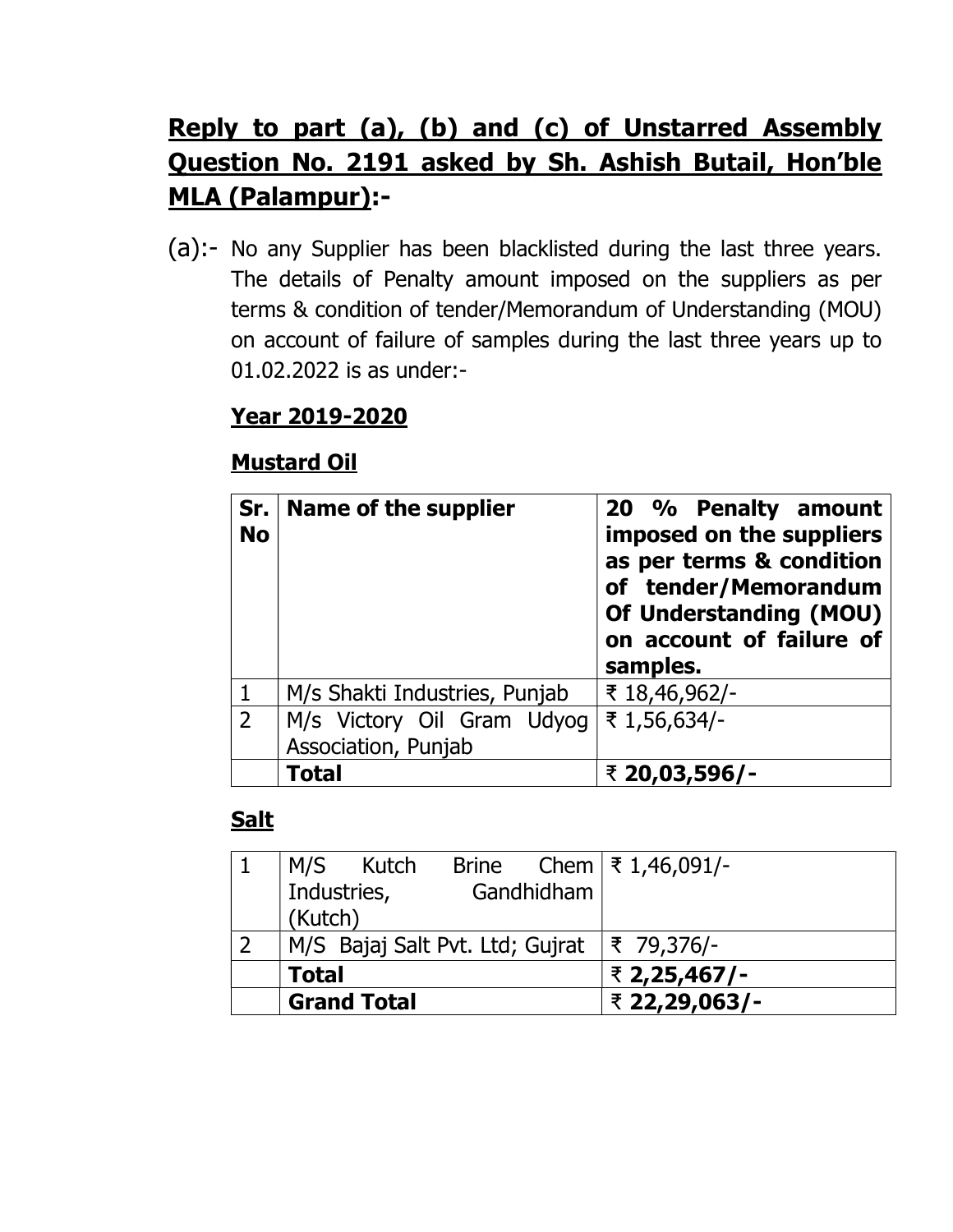### Year 2020-2021

### Mustard Oil

|   | <b>Total</b>                                      | ₹ 55,76,135/- |
|---|---------------------------------------------------|---------------|
|   | Gujrat                                            |               |
| 3 | M/S Gokul Agri International Ltd;   ₹ 14,51,579/- |               |
|   | M/s Shakti Industries, Punjab                     | ₹ 35,81,945/- |
|   | M/S Shree Balaji Oil Mill Haryana                 | ₹ 5,42,611/-  |

### Soya Refined Oil

| M/S Adani Wilmar Ltd; Gujrat      | ₹ 1,09,190/-    |
|-----------------------------------|-----------------|
| M/S Cargil India Pvt. Ltd Haryana | । ₹ 3,21,359 /- |
| <b>Total</b>                      | । ₹ 4,30,549/-  |

#### **Salt**

| M/S Bajaj Salt Pvt. Ltd; Gujrat                | ₹ 67,444/-   |
|------------------------------------------------|--------------|
| M/S Ankur Chem Food Ltd; Gujrat   ₹ 1,46,374/- |              |
| Total                                          | ₹ 2,13,818/- |

#### Pulses

| $\vert$ M/S National Co-operative $\vert$ ₹ 2,62,224/- |                |
|--------------------------------------------------------|----------------|
| Consumer's Federation of India                         |                |
| Ltd; New Delhi                                         |                |
| <b>Total</b>                                           | ₹ 2,62,224 /-  |
| <b>Grand Total</b>                                     | ₹ 64,75,726 /- |

### Year 2021-2022

### Mustard Oil

| M/S Haryana State Co-operative | $ \bar{\xi}$ 62,55,062/- |
|--------------------------------|--------------------------|
| Supply & Marketing Federation  |                          |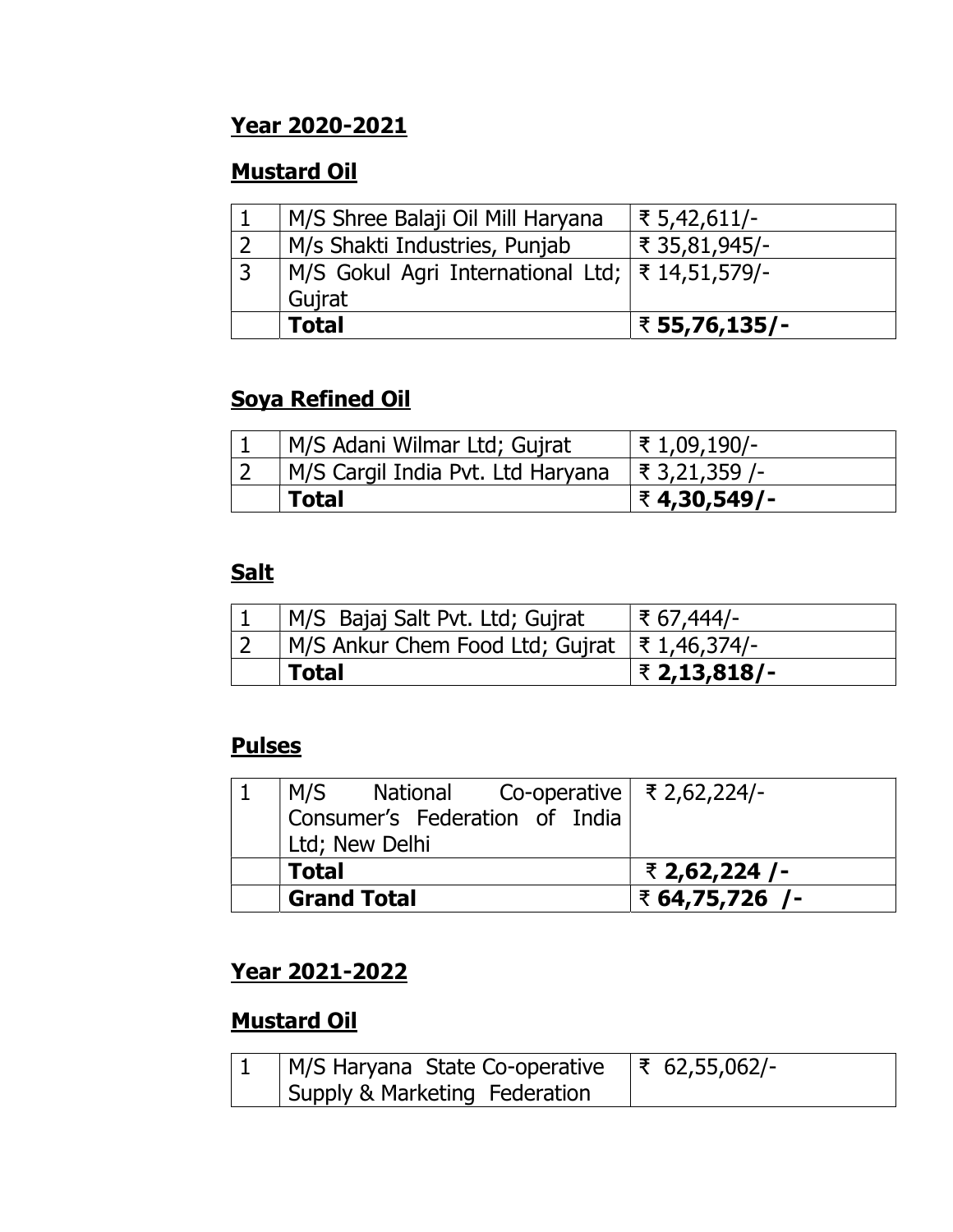| Limited (HAFED), Haryana                                    |               |
|-------------------------------------------------------------|---------------|
| M/S Gokul Agri International Ltd;   ₹ 21,89,121/-<br>Gujrat |               |
| M/s Shakti Industries, Punjab                               | ₹ 13,70,212/- |
| <b>Total</b>                                                | ₹98,14,395/-  |

### Soya Refined Oil

| <b>Total</b>                                      |                                 |  |  | ₹ 11,52,051/-                                             |  |
|---------------------------------------------------|---------------------------------|--|--|-----------------------------------------------------------|--|
| Gujrat                                            |                                 |  |  |                                                           |  |
| M/S Gokul Agri International Ltd;   ₹ 1,38,965 /- |                                 |  |  |                                                           |  |
|                                                   | Limited, Parwanoo, Distt. Solan |  |  |                                                           |  |
|                                                   |                                 |  |  | $ M/S$ Ruchi Soya Industries $\overline{\xi}$ 10,13,086/- |  |

### **Salt**

| M/S Ankur Chem Food Ltd; Gujrat  ₹1,13,488/- |                 |
|----------------------------------------------|-----------------|
| <b>Total</b>                                 | ₹1,13,488/-     |
| <b>Grand Total</b>                           | ₹1,10,79,934 /- |
|                                              |                 |

(b):- The details of purchases of Subsidized items made during the last three years by the H.P. State Civil Supplies Corporation without inviting tender are as under:-

### Year 2020 & 2021

| M/S Shree Balaji Oil Mill Haryana | 1,01,88,327<br>  (Fortified | liters<br><b>Mustard</b> |
|-----------------------------------|-----------------------------|--------------------------|
|                                   |                             |                          |

 The e-tender of the procurement of subsidized Fortified Mustard Oil for the period January, 2020 to March, 2020 was invited. In the said tender M/S Shree Balaji Oil Mill, Haryana was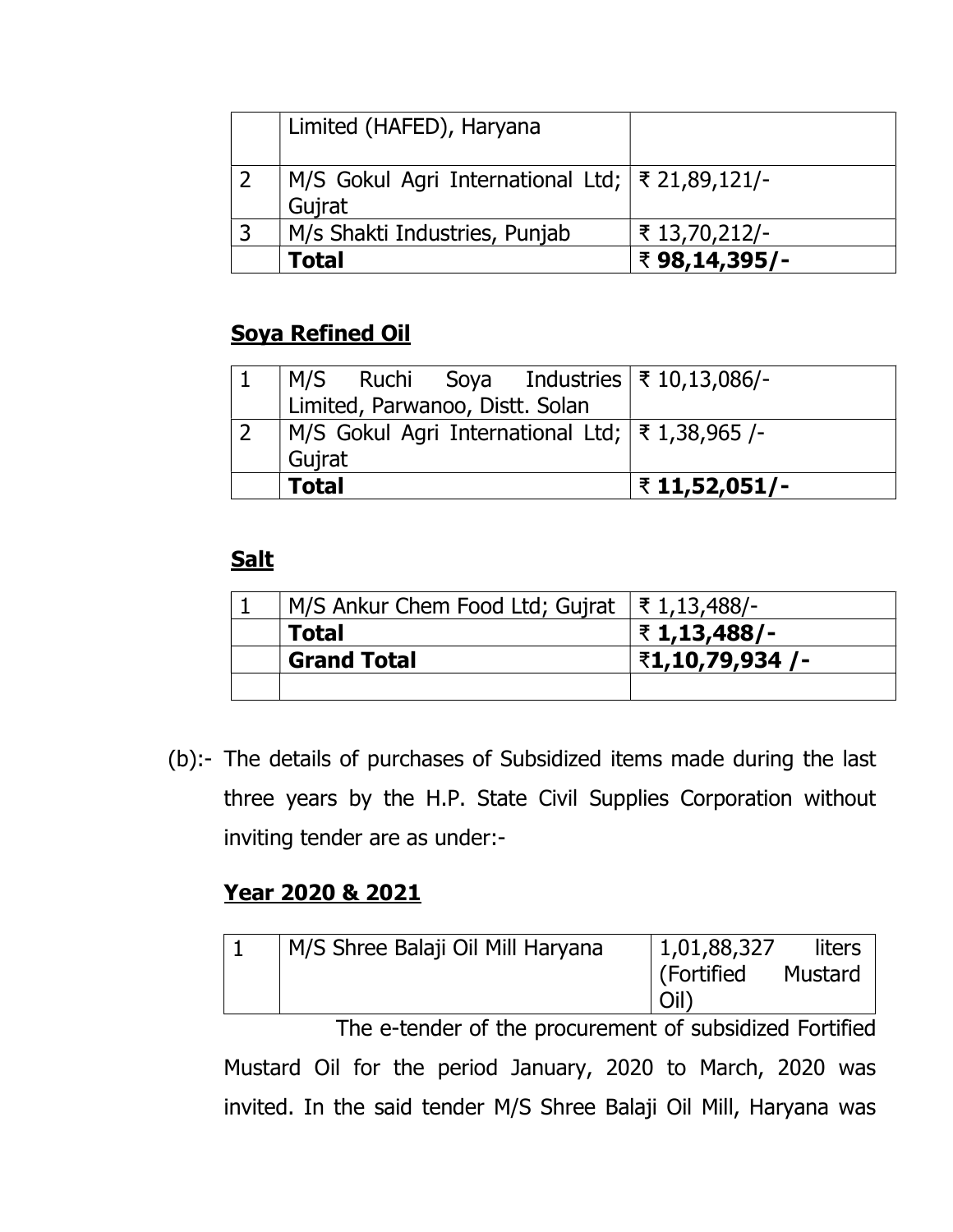found L-1 bidder and was approved for the supply of Fortified Mustard Oil for the above mentioned period. Thereafter, e-tender for the next period i.e. April, 2020 to June, 2020 was invited which was opened on 18-04-2020. But due to the spread of Covid-19, the lockdown came in force throughout the country. The interested bidders were pressing hard to extend/cancel the said tender. Hence, the said e-tender in view of the spread of Covid-19 and non participation of the bidder was cancelled.

In view of the lockdown situation in the country arising due to Covid-19, the upmost priority of the State Govt. was to ensure un-interrupted supply of Edible Oils. In view of the above, it was decided to procure overall requirements of Edible Oils from M/S Shree Balaji Oil Mills, Haryana at their offered rates for the period of three months i.e. April, 2020 to June, 2020.

#### Year 2021 & 2022

#### Mustard Oil

| 1   M/S Haryana State Co-operative   1,13,29,617 Ltrs.<br>Supply & Marketing Federation |  |
|-----------------------------------------------------------------------------------------|--|
| Limited (HAFED) (Haryana)                                                               |  |
|                                                                                         |  |

The tender for the procurement of Subsidized Mustard Oil for the period April, 2021 to July, 2021 was opened on 09-03- 2021. But due to rates received in the tenders were on higher side and there was apprehension of cartelization in rates. Hence, the tender was cancelled. Again tender was opened on 27-04-2021,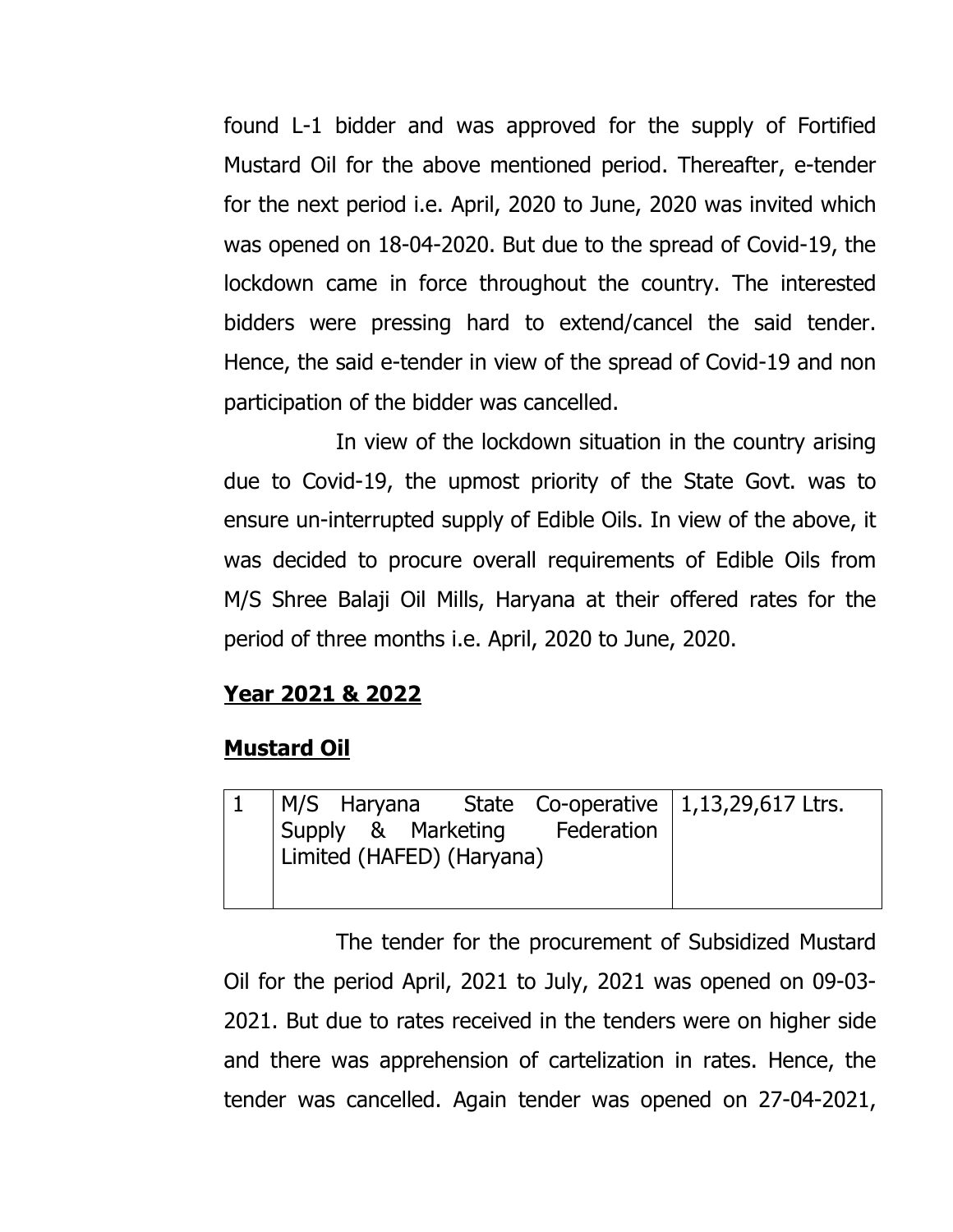but there was only one bidder left eligible for opening of technical bid. Hence, the tender was cancelled. Third time tender was opened on 24-05-2021. Earlier two tenders of Mustard Oil could not be finalized and even after third attempt there was only one bidder left eligible for opening of technical bid. The financial bid of the single bidder was opened in view of the demand of the Mustard Oil and to ensure un-interrupted supplies of Edible Oils, but the rate received in the tender were on higher side and it was decided to asked the L-1 bidder to reduce their rates and M/S Haryana State Co-operative Supply & Marketing Federation Limited (HAFED) (Haryana) was requested to intimate rates of Mustard Oil as HAFED was already supplying Mustard Oil. On perusal of the rates received from the above mentioned suppliers, the rates offered by HAFED were found L-1. In view of the failure of earlier two tenders of Fortified Mustard Oil and to ensure uninterrupted supplies it was decided to procure Mustard Oil for the period April, 2021 to July, 2021 from M/S Haryana State Cooperative Supply & Marketing Federation Limited (HAFED) (Haryana).

#### Year 2019 - 2020, 2020-2021 & 2021-2022

#### Pulses

 Since, February, 2018 onwards, four Pulses namely Dal Chana, Dal Malka, Urd Sabut and Moong Sabut are being procured from the Buffer Stock of Govt. of India under Price Support Scheme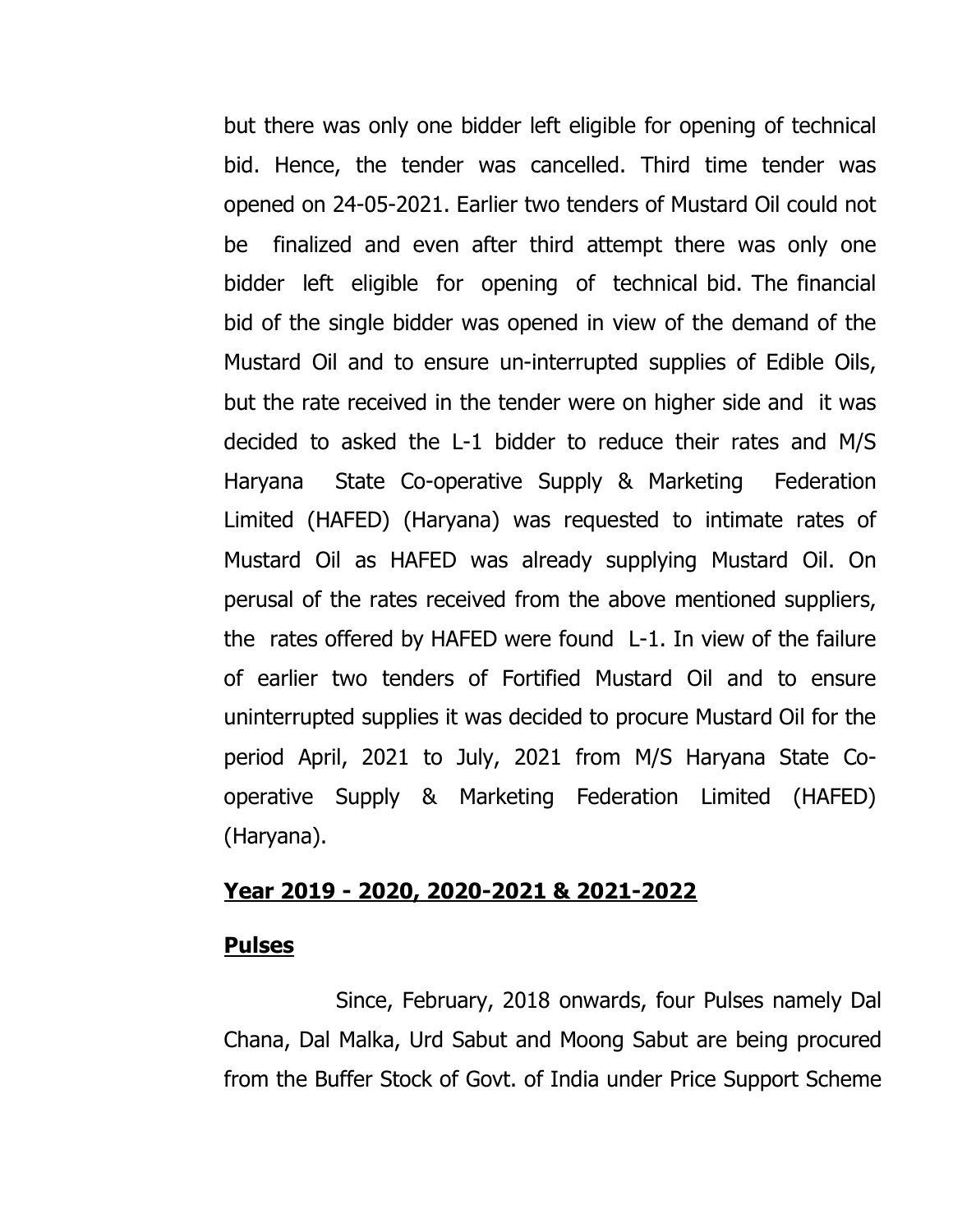and at Dynamic Reserve Price viz. Market Price under Price Stabilization Fund (PSF) and from open market in case of nonavailability of pulses in Central Buffer Stock from the Central Govt. Agency i.e. National Cooperative Consumer's Federation of India Ltd., (NCCF) Delhi as per the decision of the cabinet. The National Cooperative Consumer's Federation of India Ltd., (NCCF) has been appointed as State Implementing Agency by the State Govt., and the Memorandum of Understanding (MOU) has been executed with the said Central Agency. The detail of purchases of Pulses made during the last three year are as under:-

### Year 2019 -2020

| M/S National Co-operative   Pulses | l Otl. | 5,98,640 |
|------------------------------------|--------|----------|
| Consumer's Federation of           |        |          |
| India Ltd; New Delhi               |        |          |

#### Year 2020 -2021

| M/S National Co-operative   Pulses   Qtl.   6,49,267 |  |  |
|------------------------------------------------------|--|--|
| Consumer's Federation of                             |  |  |
| India Ltd; New Delhi                                 |  |  |

#### Year 2021 -2022

| $ M/S$ National Co-operative Pulses $ Qt $ . $ 1,08,114$ |  |  |
|----------------------------------------------------------|--|--|
| Consumer's Federation of                                 |  |  |
| India Ltd; New Delhi                                     |  |  |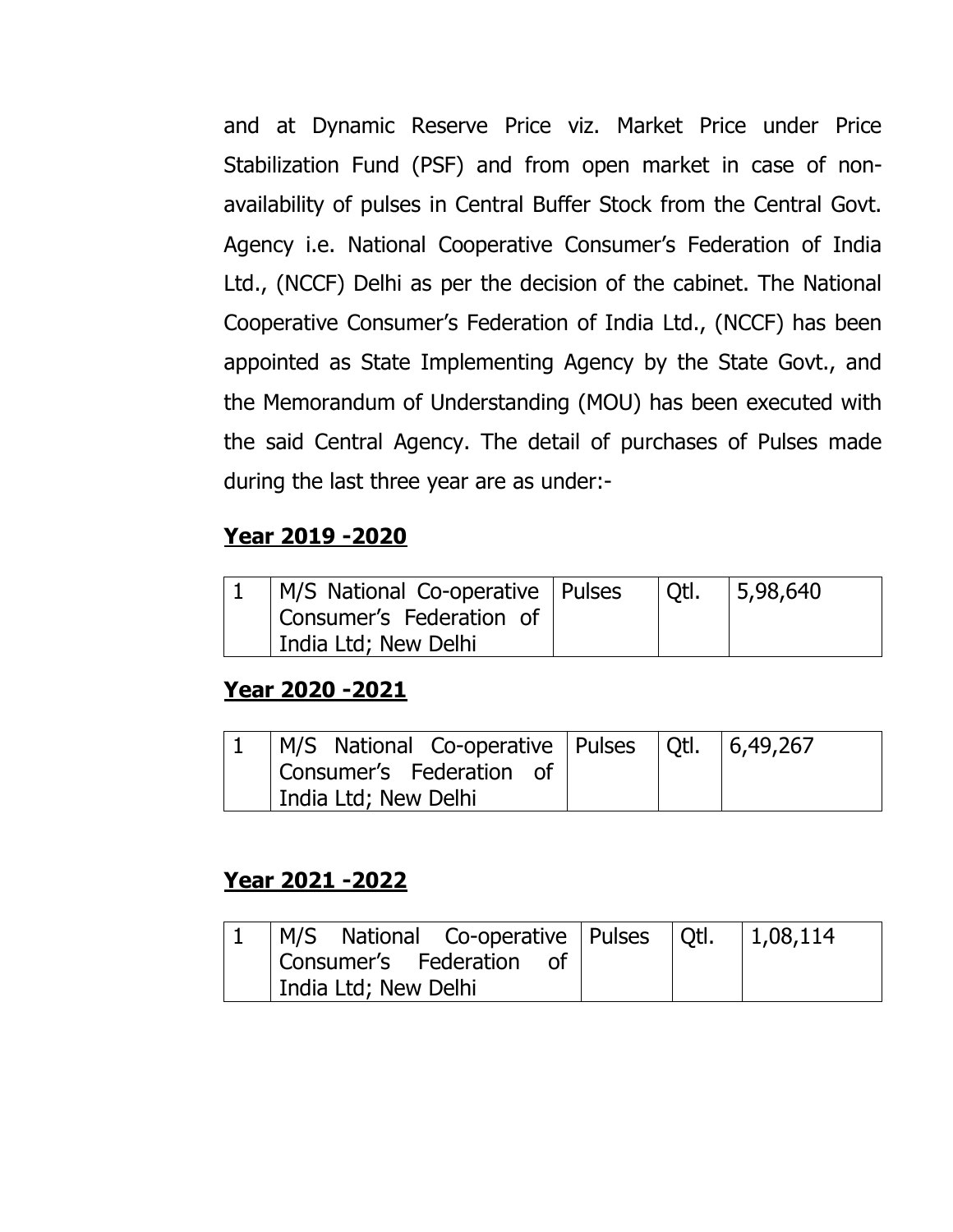#### PDS Sugar

HP State Civil Supplies Corporation Ltd. started procurement of sugar from M/s The Haryana State Federation of Cooperative Sugar Mills Ltd. since Feb., 2018. The detail of the quantity of sugar purchased from the said Federation during last three years is as under:-

- 1. Financial Year 2019-20 = 3,90,899 Qtls.
- 2. Financial Year 2020-21 =  $4,42,178$  Otls.
- 3. Financial Year 2021-22 = 4,46,299 Qtls.

#### Total =  $12,79,376$  Qtls.

(c):- No suppliers have been blacklisted during the last three years on account of procurement of subsidized items (Pulses, Edible Oils, Salt), however penalized firms/suppliers have supplied commodities to HP State Civil Supplies Corporation Ltd. Year wise details of supplied commodities is as under:-

#### Year 2019-2020

#### Mustard Oil

| Sr. | Name of Supplier   | Name                 | of Unit | Total<br>Quantity |
|-----|--------------------|----------------------|---------|-------------------|
| No. |                    | <b>Items</b>         |         | supplied<br>by    |
|     |                    |                      |         | supplier          |
|     | M/s                | Shakti   Mustard Oil | Ltr.    | 1,41,06,524       |
|     | Industries, Punjab |                      |         |                   |
| 2   | M/s Victory        | Oil   Mustard Oil    | Ltr.    | 75,46,503         |
|     | Udyog<br>Gram      |                      |         |                   |
|     | Association,       |                      |         |                   |
|     | Punjab             |                      |         |                   |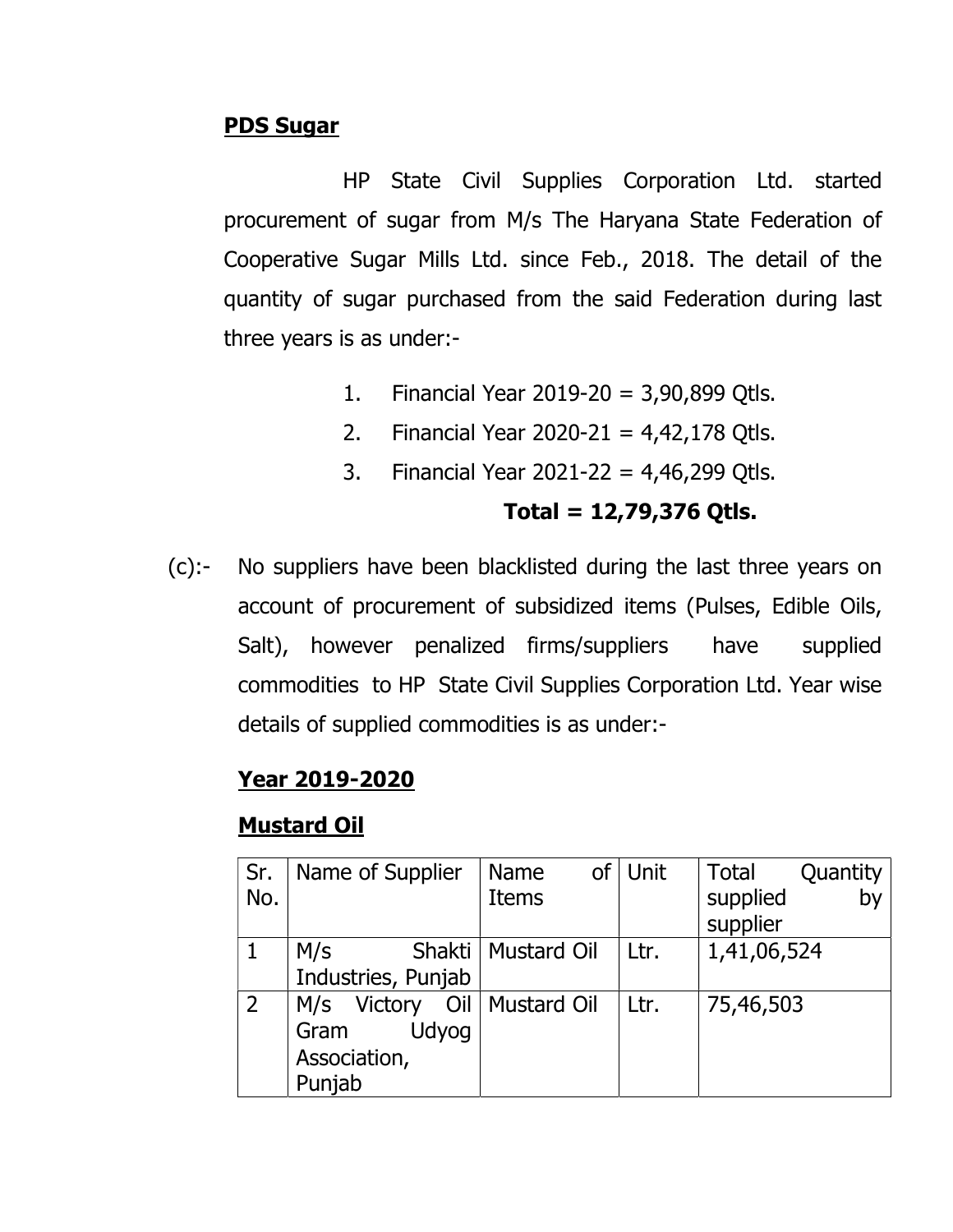| M/S Shree Balaji   Mustard Oil   Ltr.<br>Oil Mill Haryana |  | 71,59,423         |
|-----------------------------------------------------------|--|-------------------|
|                                                           |  | Total 2,88,12,450 |

# Soya refined Oil

| M/S Adani Wilmar<br>Ltd; Gujrat                                     | Soya<br><b>Refined Oil</b> | Ltr. | 67,56,005         |
|---------------------------------------------------------------------|----------------------------|------|-------------------|
| GokulAgri   Soya<br>M/S<br>International Ltd; Refined Oil<br>Gujrat |                            | Ltr. | 5,33,415          |
|                                                                     |                            |      | Total   72,89,420 |

# **Salt**

|                | Shree Chem Food   Salt<br>Ltd.,<br>(P.)<br>Gandhidham        |      | Quintal | 24,032           |
|----------------|--------------------------------------------------------------|------|---------|------------------|
| $\overline{2}$ | M/S Kutch Brine<br>Chem Industries,<br>Ghandidham<br>(Kutch) | Salt | Quintal | 71,546           |
| 3              | M/S<br>Bajaj Salt<br>Pvt. Ltd; Gujrat                        | Salt | Quintal | 50,872           |
|                |                                                              |      |         | Total   1,46,450 |

## **Pulses**

| M/S National Co-   Pulses |  | Quintal   5,98,640 |
|---------------------------|--|--------------------|
| operative                 |  |                    |
| Consumer's                |  |                    |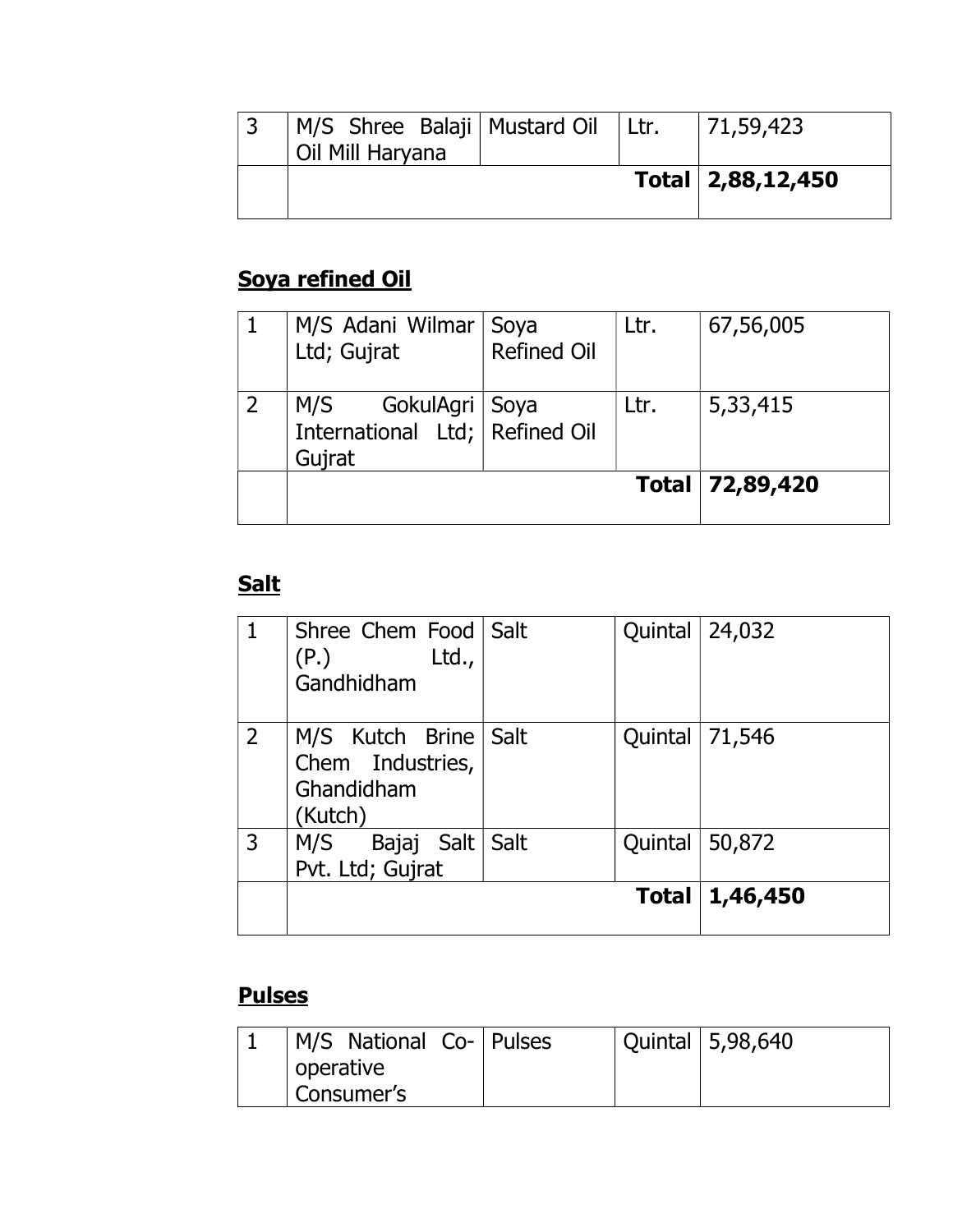| Federation<br>India Ltd; New<br>Delhi | 0f |  |                  |
|---------------------------------------|----|--|------------------|
|                                       |    |  | Total   5,98,640 |

### Year 2020-2021

# Mustard Oil

| Sr.<br>No.     | Name of Supplier                                    | Name<br><b>Items</b> | of   Unit    | Total<br>Quantity<br>supplied<br>by<br>supplier |
|----------------|-----------------------------------------------------|----------------------|--------------|-------------------------------------------------|
| $\mathbf{1}$   | M/S Shree Balaji Oil<br>Mill Haryana                | Mustard<br>Oil       | Ltr.         | 1,01,82,327                                     |
| $\overline{2}$ | M/S<br>GokulAgri<br>International<br>Ltd;<br>Gujrat | Mustard<br>Oil       | Ltr.         | 1,20,22,947                                     |
| 3              | Shakti<br>M/s<br>Industries, Punjab                 | Mustard<br>Oil       | Ltr.         | 1,03,79,597                                     |
|                |                                                     |                      | <b>Total</b> | 3,25,84,871                                     |

# Soya Refined Oil

| M/S Adani Wilmar Soya<br>Ltd; Gujrat        | Refined Oil | Ltr. | 41,31,707         |
|---------------------------------------------|-------------|------|-------------------|
| M/S Cargil India   Soya<br>Pvt. Ltd Haryana | Refined Oil | Ltr. | 18,79,844         |
|                                             |             |      | Total   60,11,551 |

#### **Salt**

| M/S Bajaj Salt Pvt.   Salt | <b>Quintal 32,503</b> |  |
|----------------------------|-----------------------|--|
| Ltd; Gujrat                |                       |  |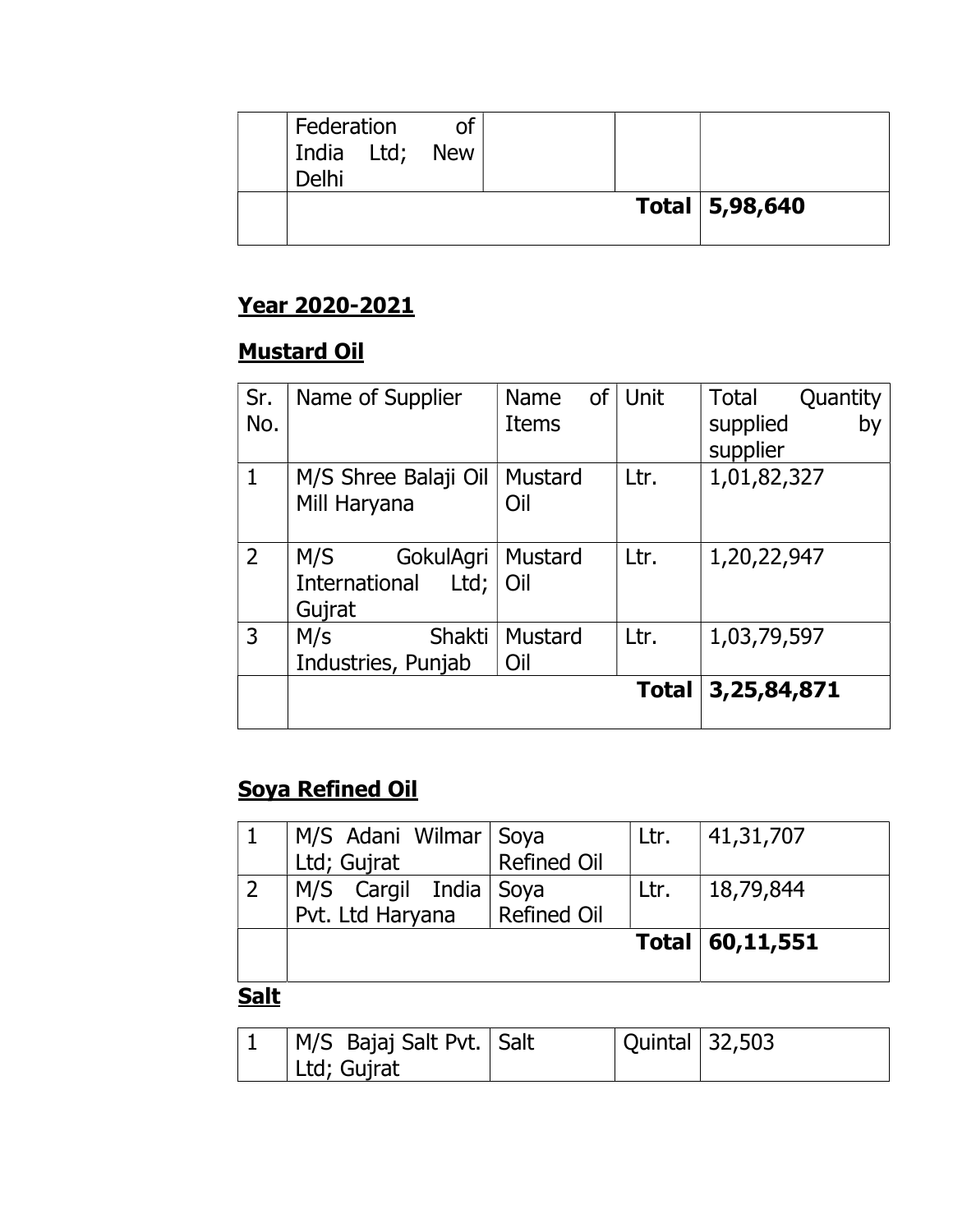| M/S AnkurChem   Salt<br>Food Ltd; Gujrat |  | Quintal $\vert$ 1,20,874 |
|------------------------------------------|--|--------------------------|
|                                          |  | Total   1,53,377         |

## **Pulses**

| M/S National Co- Pulses |  | Quintal   6,49,267 |
|-------------------------|--|--------------------|
| operative               |  |                    |
| Consumer's              |  |                    |
| Federation of India     |  |                    |
| Ltd; New Delhi          |  |                    |
|                         |  | Total   6,49,267   |
|                         |  |                    |

## Year 2021-2022

# Mustard Oil

| Sr.<br>No.     | Name of Supplier                                                                                   | of<br><b>Name</b><br><b>Items</b> | Unit         | Total<br>Quantity<br>supplied<br>by<br>supplier |
|----------------|----------------------------------------------------------------------------------------------------|-----------------------------------|--------------|-------------------------------------------------|
| $\mathbf{1}$   | M/S Haryana State<br>Co-operative Supply &<br>Marketing Federation<br>Limited (HAFED)<br>(Haryana) | <b>Mustard</b><br>Oil             | Ltr.         | 1,13,29,617                                     |
| $\overline{2}$ | M/S<br>GokulAgri<br>International<br>Ltd;<br>Gujrat                                                | Mustard<br>Oil                    | Ltr.         | 50,12,404                                       |
| 3              | M/s Shakti Industries,<br>Punjab                                                                   | Mustard<br>Oil                    | Ltr.         | 1,06,09,608                                     |
|                |                                                                                                    |                                   | <b>Total</b> | 2,69,51,629                                     |